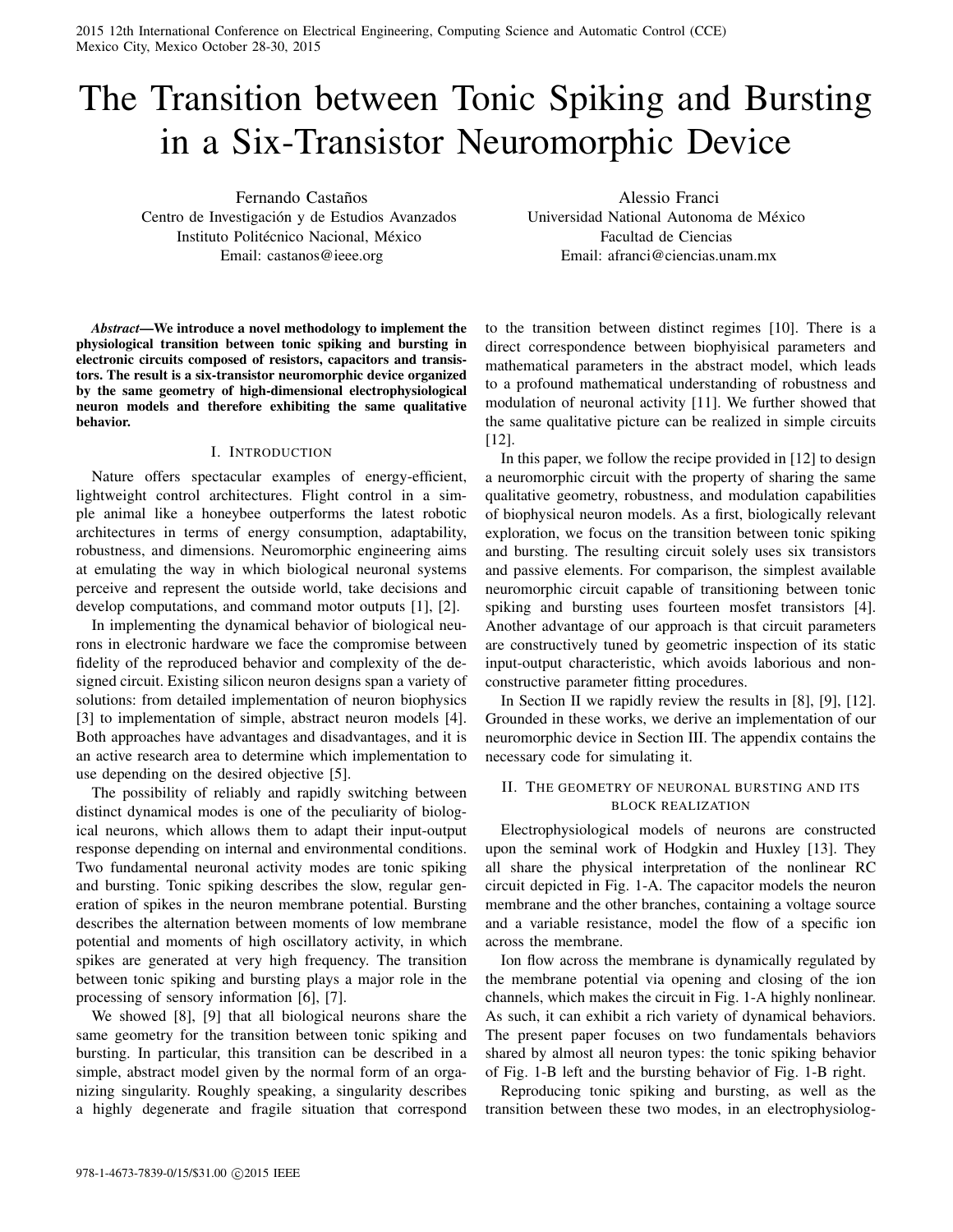

Fig. 1: A. The RC circuit associated to a conductance-based biophysical model of neuron. B. Two dynamical modes in a conductance-based model. Left: tonic spiking. Right: bursting. Membrane potential values are in millivolts. Time is in millisecond.

ical model requires a fine tuning of the many biophysical parameters that usually ends up in an extensive brute-force computational parameter search [14]. A different approach relies on bifurcation theory [15].

Roughly speaking, bifurcation theory makes the ansatz that the vector field associated to an electrophysiological model undergoes some qualitative change at the transition between two distinct dynamical modes.

We showed in [8], [9] that the bifurcation associated to the transition between tonic spiking and bursting can be algebraically tracked by exploiting the multi-timescale nature of electrophysiological neuron models and by detecting a transcritical singularity in the critical manifold of the associated singularly perturbed dynamics. We refer the reader to [16] for an introduction to geometric singular perturbation theory and to [10] for singularity theory concepts.

The power of this analysis is that we can visualize the geometry of the tonic spiking - bursting transition in a lowdimensional normal form of the organizing singularity:

$$
\dot{x} = -x^3 - (\lambda + y)^2 + \beta x - \alpha - z \tag{1a}
$$

$$
\dot{y} = \varepsilon_s (x - y) \tag{1b}
$$

$$
\dot{z} = \varepsilon_u (x - z),\tag{1c}
$$

where  $\lambda$  is called the bifurcation parameter,  $\alpha, \beta$  are called unfolding parameters, and  $0 < \varepsilon_u \ll \varepsilon_s \ll 1$  model timescale separation between the three state variables x,  $y$  and z. The distinction between bifurcation and unfolding parameters is instrumental to the tools used in the construction of the normal form (1), that is, singularity theory applied to bifurcation problems [10].

Fig. 2-A shows the temporal traces and the projection onto the phase plane of the slow-fast subsystem (1a-1b) of tonic spiking and bursting behaviors in model (1). It shows that,



Fig. 2: A. Top: temporal traces of mode (1) in tonic spiking and bursting. Bottom: projection of the trajectory on the  $x-y$ phase plane. The trajectory is in red. The critical manifold (2) is black for small value of  $z$  and in gray for large value of z. B. The mirrored hysteresis bifurcation diagram. C. The geometry of tonic spiking and bursting. The black dot denotes stable fixed point, the circle unstable fixed points. Stable limit cycles are drawn in blue.

due to timescale separation, trajectories spend most of the time near the critical manifold

$$
\mathcal{Z} := \{ (x, y, z) \in \mathbb{R}^3 : \dot{x} = 0 \},\tag{2}
$$

that is, the x-nullcline composed of x steady states as y and z varies.

The fundamental shape of the critical manifold underlying the transition between tonic spiking and bursting is the mirrored hysteresis bifurcation diagram introduced in [9] and sketched in Fig. 2-B. In the tonic spiking mode trajectories solely visits the right branch of the mirrored hysteresis, whereas in bursting mode trajectories alternate between the two branches.

The geometry of both behaviors is sketched in Fig. 2-C. In tonic mode, for each value of the ultra-slow variable  $z$ , the slow-fast subsystem possesses a single attractor on the right branch of the mirrored hysteresis: either a stable fixed point, for large value of  $z$  (left plot), or a stable limit cycle, for small value of  $z$  (right plot). For large initial values of  $z$  the model is therefore at quasi-steady state. The ultraslow dynamics (1c) lets in this case  $z$  decrease until the steady state loses stability and a spike is emitted along the newborn limit cycle. This in turn leads to a sharp increase of  $z$ , which immediately lets the steady state recover stability, and the model is forced back to quasi-steady state.

In bursting mode, there exists a large range of values of the ultraslow variable  $z$  in which the slow-fast subsystem exhibits bistability between a stable steady state on the left branch of the mirrored hysteresis and a limit cycle on the right branch of the mirrored hysteresis (center plot). For large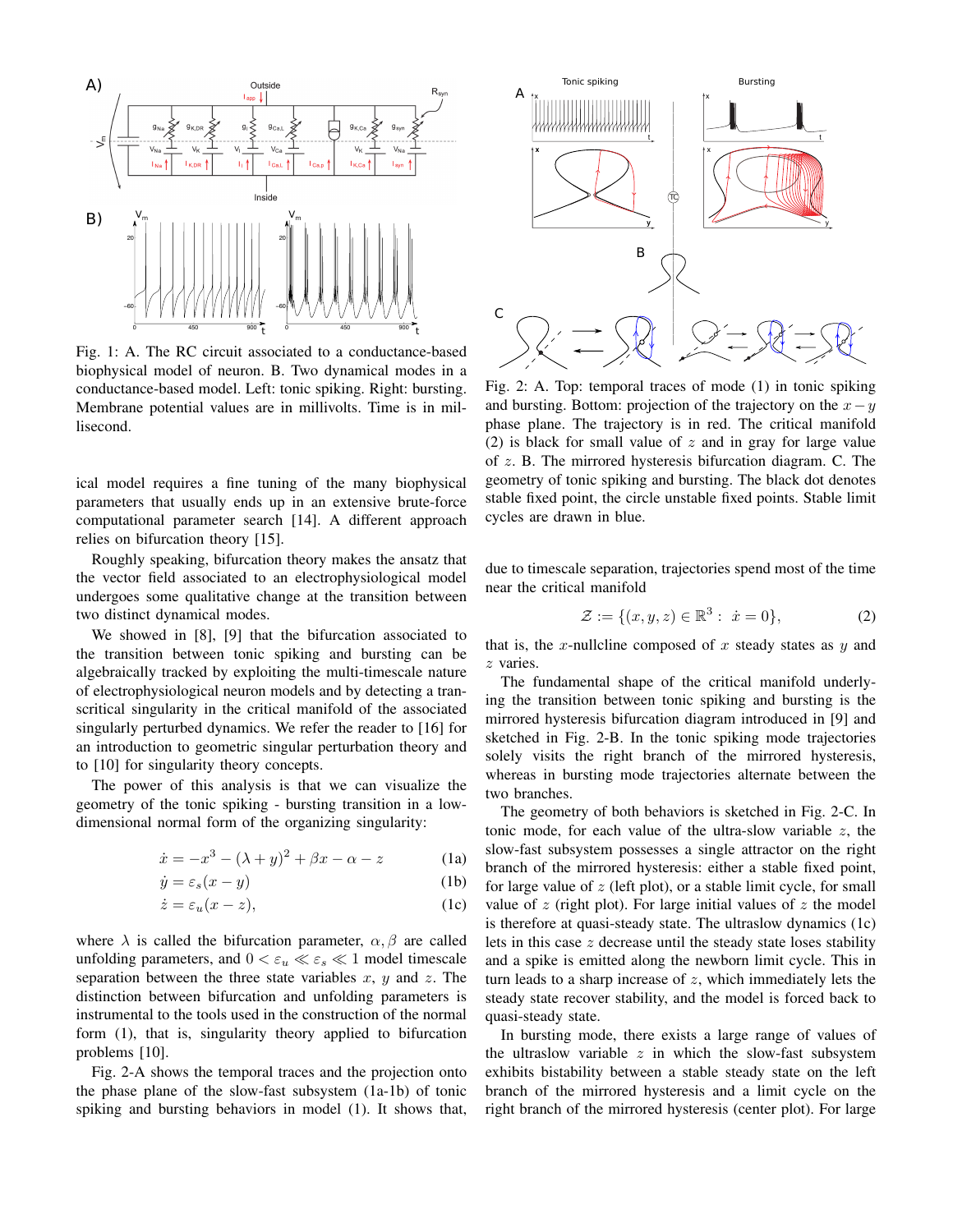

Fig. 3: Block realization of a mirrored hysteresis nonlinear characteristic.

initial value of  $z$  the sole attractor is a stable steady state (left plot). The ultraslow dynamics (1c) lets in this case  $z$  decrease. However, once in the bistable region, the model remains at quasi-steady state. Only for sufficiently large  $z$  the steady state loses stability and the trajectory converges toward the spiking limit cycle, which is now the sole attractor (left plot). On the limit cycle (1c) lets z decrease. Again, all through the bistable region the system remains in the oscillatory mode and only for z sufficiently large the trajectory converges to its quasi-steady state.

Normal forms are useful not only because they unmask the geometry underlying a given dynamical behavior, but also because they possess the minimum number of parameters to reproduce a family of behaviors of interest. As such they can also be implemented in physical devices much more easily and robustly than the original biophysical model, yet, preserving the same geometric and input/output properties.

We showed in [12] that the mirrored hysteresis bifurcation diagram can be realized in the input-output diagram of Fig. 3. Its basic ingredients are a non-monotone nonlinearity cascaded with a saturation nonlinearity and a positive feedback loop around the saturation nonlinearity. The positive feedback loop transforms the saturation into a hysteresis [12, Proposition 1], the non-monotone block creates a mirror of the resulting hysteretic characteristic.

Adding linear dynamical systems evolving on three sharply different timescales (Fig. 4) transforms the static circuit in Fig. 3 into a three-timescale dynamical system with the same qualitative behavior of model (1). In particular, the circuit in Fig. 4 exhibits the same geometric transition between tonic spiking and bursting as model (1).

### III. ELECTRONIC IMPLEMENTATION

In this section we derive an electronic implementation of the circuit in Fig. 4. The main active component is an npn transistor. Its constitutive relations are given by Ebers-Moll equations [17] but, to simplify the analysis, we will model the transistor as a current source with current proportional to that of a diode standing at the base. Furthermore, will regard the diode as a perfect switch that opens whenever  $v_{BE} \ge 0.6$  and closes otherwise.



Fig. 4: Block realization of a neuron model. The linear filters  $H_{f,s,u}(s)$  are first order filters with sharply separated cut-off frequency: large for  $H_f$ , intermediate for  $H_s$ , and small for  $H_u$ .



Fig. 5: Basic saturation. Common-emitter configuration (left). Piecewise linear approximation vs. exact solutions (right).

#### *A. Voltage-controlled non-monotone characteristic*

The non-monotone block of the circuit in Fig. 4 is realized as the difference of two monotone nonlinearities [12]. A common emitter npn transistor configuration serves as a simple, natural saturation monotone nonlinearity (see Fig. 5). In view of the transistor model described above, the  $v_y-v_1$ characteristic takes the piecewise linear form

$$
v_1 = v_{cc} - \text{Proj}_S(g_1(v_y - 0.6)), \tag{3}
$$

where

$$
g_1 = \frac{\beta R_C}{R_B + (\beta + 1)R_E}
$$

is the voltage gain (the slope of the saturation),  $\beta \approx 100$  is the transistor's current gain and  $S_1 = [0, v_s]$  with

$$
v_s = (v_{cc} - 0.1) \frac{R_C}{R_C + R_E}
$$

the saturation voltage. Usually, one chooses  $R_B \ll \beta R_E$  so that  $g_1 \approx \frac{R_C}{R_E}$ , that is, so that the dependence of  $g_1$  on  $\beta$  is negligible. The operator  $Proj_{S_1}$  projects its argument into the set  $S_1$ , that is,  $\text{Proj}_{S_1}(v) = \text{argmin}_{w \in S_1} ||v - w||$ . For our particular  $S_1$ , the projection translates into

$$
\text{Proj}_{S_1}(v) = \begin{cases} 0 & \text{if } v \le 0 \\ v & \text{if } 0 \le v \le v_s \\ v_s & \text{if } v_s \le v \end{cases}
$$

.

To asses the quality of our estimation, we choose a set of parameters and compare (3) against the simulation obtained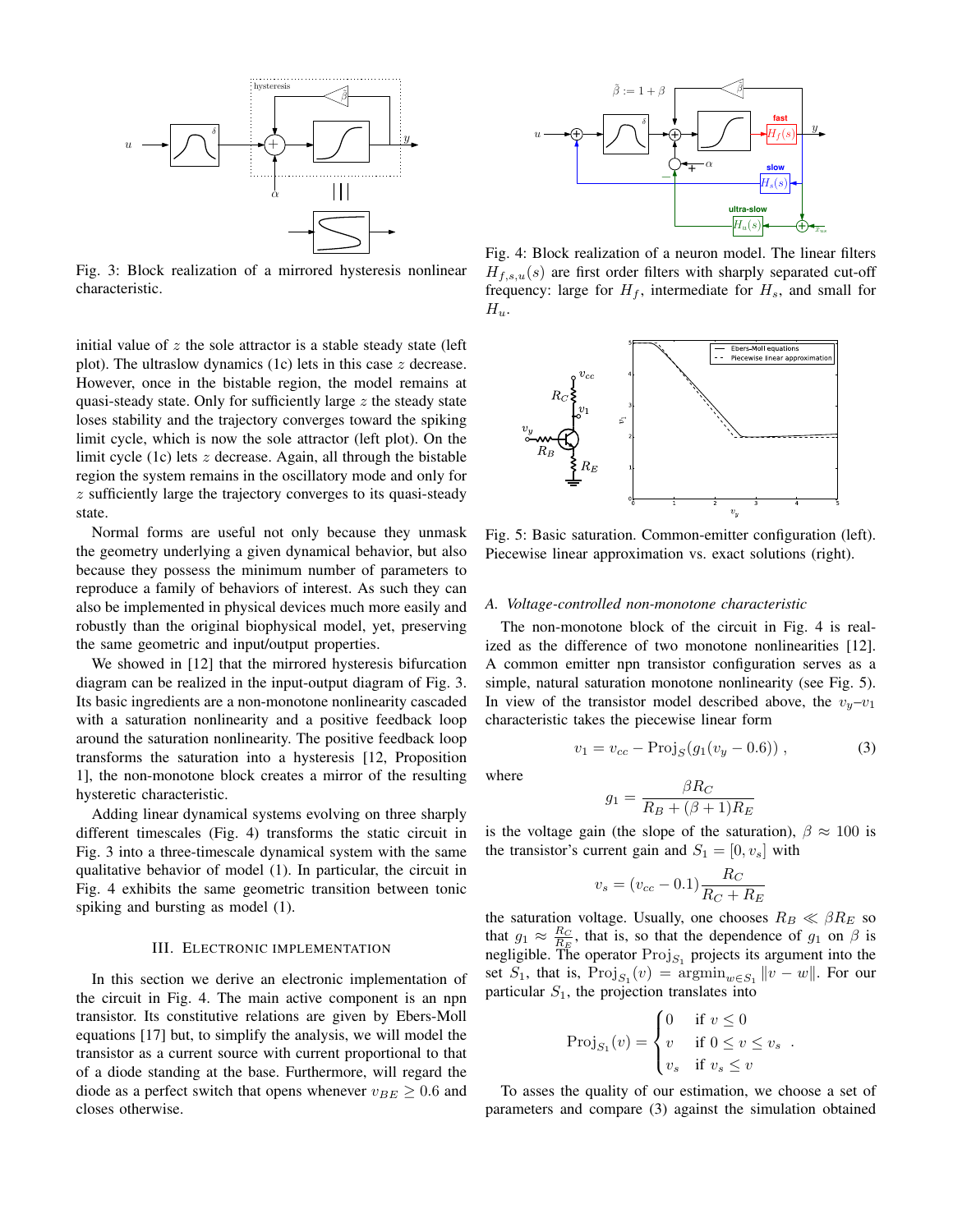

Fig. 6: Non monotone characteristic. Parallel interconnection of a saturation and a linear gain (left). Piecewise linear approximation vs. exact solutions (right).

using ngspice (which implements Ebers-Moll equations). The results are shown in Fig. 5.

The parallel interconnection achieving the non-monotone behavior is shown in Fig. 6, left. Applying Kirchhoff's laws and the piecewise linear model for the transistor one obtains

$$
v_4 = g_2(v_{cc} - \text{Proj}_S(g_1(v_y - 0.6))) + g_3v_y \tag{4}
$$

with

$$
g_2 = \frac{R_S R_{A_2}}{R_S (R_{A_1} + R_{A_2}) + R_{A_1} R_{A_2}}
$$

$$
g_3 = \frac{R_S R_{A_1}}{R_S (R_{A_1} + R_{A_2}) + R_{A_1} R_{A_2}}
$$

(see Fig. 6, right).

The characteristic (4) is non-monotone whenever strict extrema are present. A necessary condition for the presence of extrema is  $0 \in \partial v_4$  [18, p. 70], where  $\partial v_4$  is the subdifferential [18, p. 32] of  $v_4$  with respect to  $v_y$ . For (4) we have  $\partial v_4 = g_3 - g_1 g_2 \Psi_{S_1}(g_1(v_y - 0.6))$ , where

$$
\Psi_{S_1}(v) = \begin{cases}\n0 & \text{if } v \notin S_1 \\
[0,1] & \text{if } v \in \partial S_1 \\
1 & \text{if } v \in \text{int } S_1\n\end{cases}
$$

with int  $S_1$  and  $\partial S_1$  the interior and the boundary of  $S_1$ , respectively. Thus,  $0 \in \partial v_4$  implies  $g_1 > g_3/g_2$ .

Let us compute some points of interest of the characteristic (4) (the computation of such points is useful for choosing the appropriate resistors):

$$
v_4(0) = g_2 v_{cc}
$$
  
\n
$$
v_4(0.6) = g_2 v_{cc} + g_3 0.6
$$
 (a local maximum)  
\n
$$
v_4\left(\frac{v_s}{g_1}\right) = g_2 v_{cc} - \left(g_2 - \frac{g_3}{g_1}\right) v_s
$$
 (a local minimum)  
\n
$$
v_4(v_{cc}) = (g_2 + g_3)v_{cc} - g_2 v_s
$$

(local extrema are found by solving  $0 \in \partial v_4(v_y)$ ).

The possibility to modulate the non-monotone characteristic is achieved by cascading a differential amplifier as the one shown in Fig. 7, left. Kirchhoff's laws together with the piecewise linear model give

$$
v_5 = v_{cc} - \text{Proj}_{S_2} (g_4(v_4 - 0.6) - g_5(v_2 - 0.6)), \quad (5)
$$



Fig. 7: The voltage-controlled non-monotone characteristic is realized by cascading a differential amplifier (left) with a fixed non-monotone characteristic (see Fig. 6). Input–output response for different values of  $v<sub>z</sub>$  (right).

where

$$
g_4 = \frac{\bar{R}_{C_1} (\bar{R}_E + R_{B_2})}{\bar{R}_E (R_{B_1} + R_{B_2}) + R_{B_1} R_{B_2}}
$$

$$
g_5 = \frac{\bar{R}_{C_1} \bar{R}_E}{\bar{R}_E (R_{B_1} + R_{B_2}) + R_{B_1} R_{B_2}}
$$

,

 $\bar{R}_C = (\beta + 1)R_C$  and  $\bar{R}_E = (\beta + 1)R_E$ . The voltage  $v_4$  is the non-inverting input and  $v<sub>z</sub>$  the inverting one. The complete block is shown in Fig. 11 and the input–output characteristic is shown in Fig. 7, right.

#### *B. Hysteretic characteristic*

The hysteretic block is built as the positive feedback of a basic saturation and a linear gain [12]. This is achieved at once with a differential amplifier like the one shown in Fig. 7, left. By letting  $v_5$  be the inverting input,  $v_6$  the non-inverting input and  $v_x$  the output, we obtain (cf. (5))

$$
v_x = v_{cc} - \text{Proj}_{S_3} (g_6(v_5 - 0.6) - g_7(v_6 - 0.6)) .
$$

Positive feedback is then achieved simply by setting  $v_6$  =  $v<sub>x</sub>$ , as shown in Fig. 11. This results in the piecewise linear characteristic

$$
F(v_5, v_x) = v_x - v_{cc} +
$$
  
Proj<sub>S<sub>3</sub></sub> (g<sub>6</sub>(v<sub>5</sub> - 0.6) - g<sub>7</sub>(v<sub>x</sub> - 0.6)) = 0. (6)

It follows from the implicit function theorem [19, p. 256] that a necessary condition for the existence of singular points is  $0 \in \partial F(v_5, v_x)$  with the subdifferential taken with respect to  $v_x$ . For (6) we have

$$
\partial F(v_5, v_x) = 1 - g_7 \Psi_{S_3} (g_6(v_5 - 0.6) - g_7(v_x - 0.6)) ,
$$

so that  $0 \in \partial F(v_5, v_x)$  implies  $q_7 > 1$ . There are two points of singularity. The first one is characterized by  $g_6(v_5 - 0.6) =$  $g_7(v_x-0.6)$  which, together with the condition  $F(v_5, v_x) = 0$ , gives

$$
v_x = v_{cc}
$$
 and  $v_5 = \frac{g_6}{g_7}v_{cc} + \frac{g_6 - g_7}{g_6}0.6$ .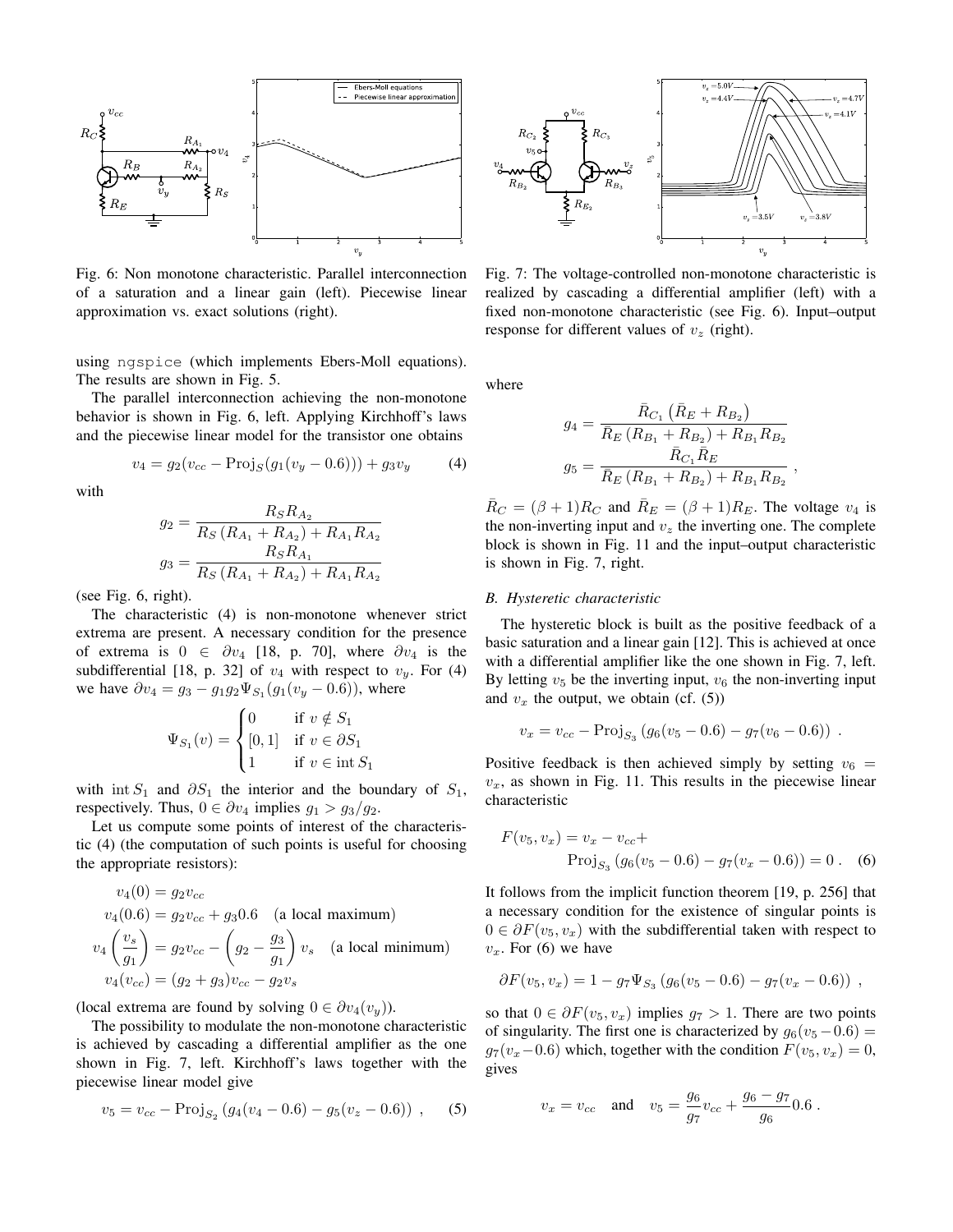

(a)  $v_z = 3.8V$ . A saddle point, an unstable and a stable node are present (red). A stable node is present (blue). In both cases, almost all trajectories converge to the stable node.



(b)  $v_z = 4.1V$ . A saddle point, a stable limit cycle around an unstable node and a stable node coexist (red). The only attractor is a stable node (blue).



(c)  $v_z = 4.7V$ . A stable limit cycle around an unstable node exists. Almost all trajectories converge to the limit cycle (red and blue).

Fig. 8: Mirrored-hysteresis. Solid black lines correspond to the  $x$ -steady states found by solving the circuit with ngspice. Dotted lines are manually added to sketch the solutions not found by the solver.Red and blue lines correspond to the desired  $v_y$ -nullclines.

The other point of singularity is determined by  $g_6(v_5-0.6)$  =  $g_7(v_x - 0.6) + v_s$ , which gives

$$
v_x = v_{cc} - v_s
$$
 and  $v_5 = \frac{g_7}{g_6}v_{cc} + \frac{g_6 - g_7}{g_6}0.6 - \frac{g_7 - 1}{g_6}v_s$ .

#### *C. Voltage-controlled mirrored hysteresis*

The cascade of the controlled non-monotone block and the hysteresis (see Fig. 11) produces the desired voltage-controlled mirror hysteresis (see Figs. 8a-8c, black). This characteristic is qualitatively equivalent to Figs. 2-C.

## *D. Burster*

We now transform the static circuit in Fig. 11 into a dynamic circuit exhibiting the same qualitative dynamics as model (1).

The parasitic capacitances of the transistors provide the fast  $v_x$  dynamics and set its corresponding time-scale (cf.  $H_f$  in



Fig. 9: Transition between a stable node (constant output) and a stable limit cycle (oscillations). The transitions occur at different values of  $v_z$ , which indicates that the stable node and the stable limit cycle coexist for some values of  $v_z$ .



Fig. 10: Bursting (red) and spiking (blue).

Fig. 4). The voltage  $v_x$  is fed back to  $v_y$  by means of a resistive voltage divider and a capacitor.The values of the resistors and the capacitor determine the time-scale of the slow  $v_y$  dynamics as well as the slope of its nullcline (cf.  $H_s$  in Fig. 4).

Figs. 8a-8c confirm the qualitative equivalence of the circuit in Fig. 11 and model (1). By sweeping  $v<sub>z</sub>$  we recover the same qualitative phase portraits of Fig. 2-C left, which underlie the behavior simulated in Fig. 9. A key ingredient in the bursting behavior is the bistability of the limit cycle and the node (Fig. 8b, red). The presence of this phenomenon can be asserted by noting that the transition from the constant output (the stable node) to the oscillating behavior (the limit cycle) occurs at a higher value of  $v<sub>z</sub>$  than the one for the transition from the oscillating behavior to the constant output.

Bursting is finally achieved by feeding  $v_x$  back to  $v_z$  through the ultra slow filter  $H_u$ . This is again realized with a voltage divider and a capacitor, but now the circuit's time-constant is chosen much larger. To ensure a robust operation, the output of  $H_u$  is amplified so that  $v_z$  exhibits a large swing. In fact it is the complement of  $v_x$  that is passed through an amplifier with negative slope (this accounts for the sixth transistor). The time response is shown in Fig. 10.

#### *E. Spiker*

Recall that the mirrored hysteresis captures both modes of operation: bursting and tonic spiking. Geometrically, the difference between the two behaviors is the locus of the stable fixed point, as sketched in Fig. 2. In our circuit, we recover